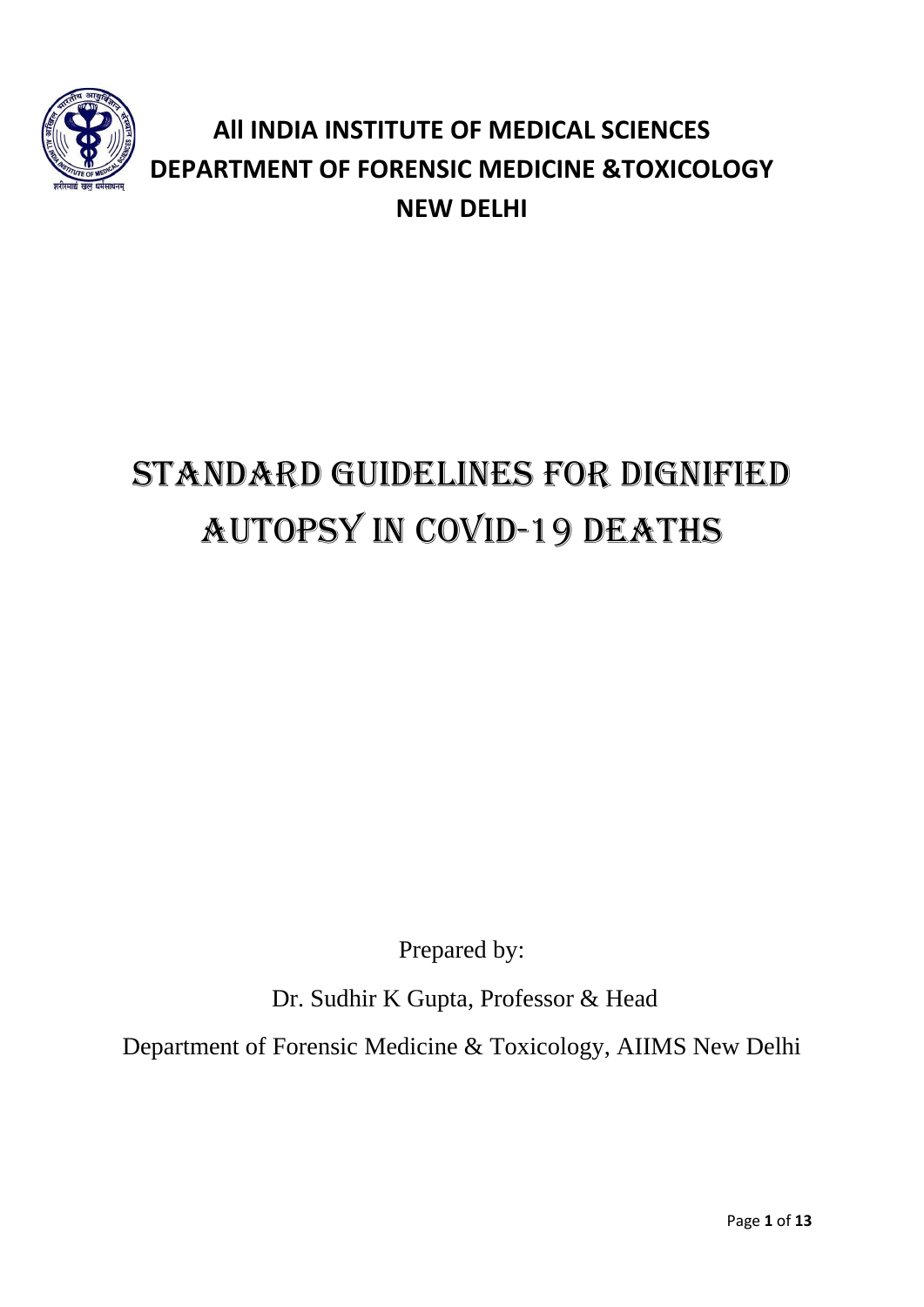#### **STANDARD GUIDELINES FOR DIGNIFIED AUTOPSY IN COVID-19 DEATHS**

#### **1. Introduction:**

The Coronavirus Disease-2019<sup>1</sup> (COVID-19) caused by the novel coronavirus SARS CoV-2 was first reported in late 2019 at Wuhan city, China. World Health Organization on 30<sup>th</sup> January 2020 declared the outbreak of COVID-19 as a Public Health emergency of International concern. There are currently over three million cases reported worldwide and a quarter million deaths. On 30<sup>th</sup> January India reported its first case of COVID-19 in Kerala and since then over 49000 laboratory confirmed cases and over 1600 deaths due to COVID-19 in India have been reported. The Doctors, Mortuary Technicians and other Mortuary Staff in Mortuary performing Autopsy are exposed to potentially high risk fluid and secretions, even after taking the highest precautions. Hence, No Invasive Autopsy Technique should be adopted for Forensic Autopsy<sup>2</sup>. The death in hospital and under medical care due to **COVID-19 is a Non-MLC case and doesn't require postmortem examination and the required certification of death is being done by treating doctors.** Some of the cases of suspected COVID-19 death which are brought dead to hospitals are labeled by emergency doctors as MLC and body is sent to the mortuary and Police are informed which may need postmortem examination. Some of the cases are suicide, homicide or accident and maybe COVID-19 positive or suspected case of COVID-19. *As per 174 (3)(V)CrPC "the police officer for any other reason considers it expedient so to do, he shall. subject to such rules as the State Government may prescribe in this behalf, forward the body, with a view to its being examined, to the nearest Civil Surgeon, or other qualified medical man appointed in this behalf by the State Government, if the state of the weather and the distance admit of its being so forwarded without risk of such putrefaction on the road as would render such examination useless*."According to this after the inquest procedure, if any crime is not suspected, police have the authority (as per section 174 CrPC) to waive off conduction of medico-legal autopsy, even though labeled as Medico-legal case. The investigating Police officer must proactively take steps to waive off unnecessary autopsies during such pandemic situation. This provision needs to be used prudently based on Police officer's investigation findings and Forensic Doctor's advice. These guidelines are based on the current understanding about modes of transmission of COVID-19, sensitivity of the diagnostic tests, international autopsy guidelines and knowledge about infrastructure and logistic strength of common mortuaries in India.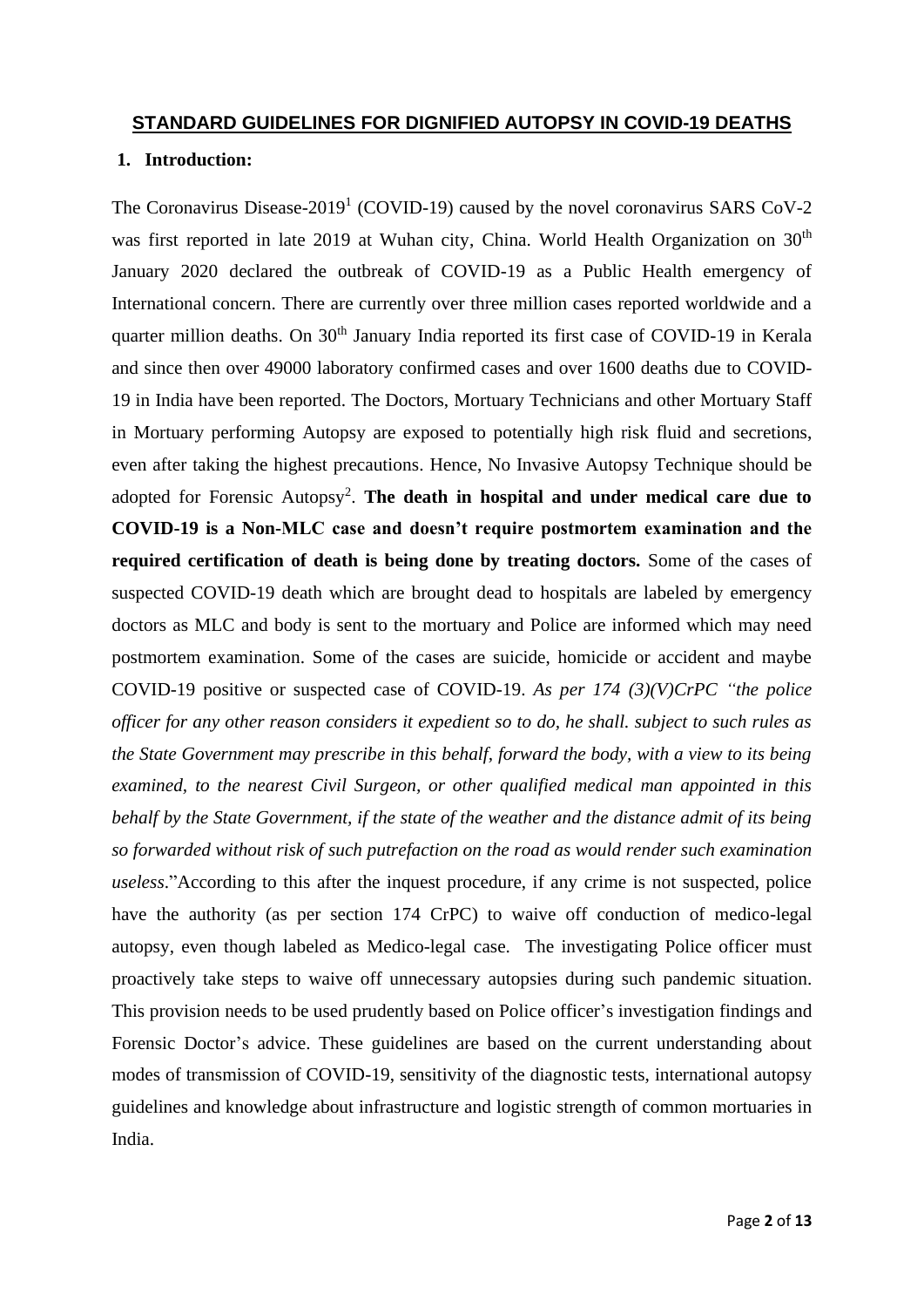#### **2. Case categorization of dead bodies:**

Categorization according to case risk assessment and dealing the cases accordingly is the key in minimizing the possibility of spread of infection. According to COVID-19 infective status, dead bodies brought for medico-legal autopsy can be categorized as below<sup>3,4</sup>:

- a) **Confirmed Case**: Cases with Nucleic acid positive by RT-PCR technique for COVID-19 infection (OR) High homology for COVID-19 infection by viral gene sequencing.
- b) **Suspected Case**: Cases having at least one of the epidemiological history features and 2 clinical features (OR) 3 clinical features of COVID-19.

**Epidemiological history**: 14 days prior to the onset of symptoms:

- Travel history or residence in areas declared COVID-19 hotspots.
- Contact with COVID-19 infected cases.
- Exposure to patients with fever or respiratory symptoms in COVID-19 hotspots.
- Evidence of clustering.

#### **Clinical features:**

- Fever and/or respiratory symptoms
- In early onset, total WBC count normal or decreased, or lymphocyte count decreased
- Imaging characteristics of COVID-19 as small patchy shadows and interstitial changes, especially in lateral lung
- Ground glass opacities and infiltrates were seen subsequently in bilateral lungs
- Lung consolidation in severe cases.

**Asymptomatic infected persons, Patients in incubation period, unidentified dead bodies and Cases with negative result may not meet the diagnostic criteria for suspected cases, but should be treated as suspected COVID-19 death cases as false negative result is not uncommon.**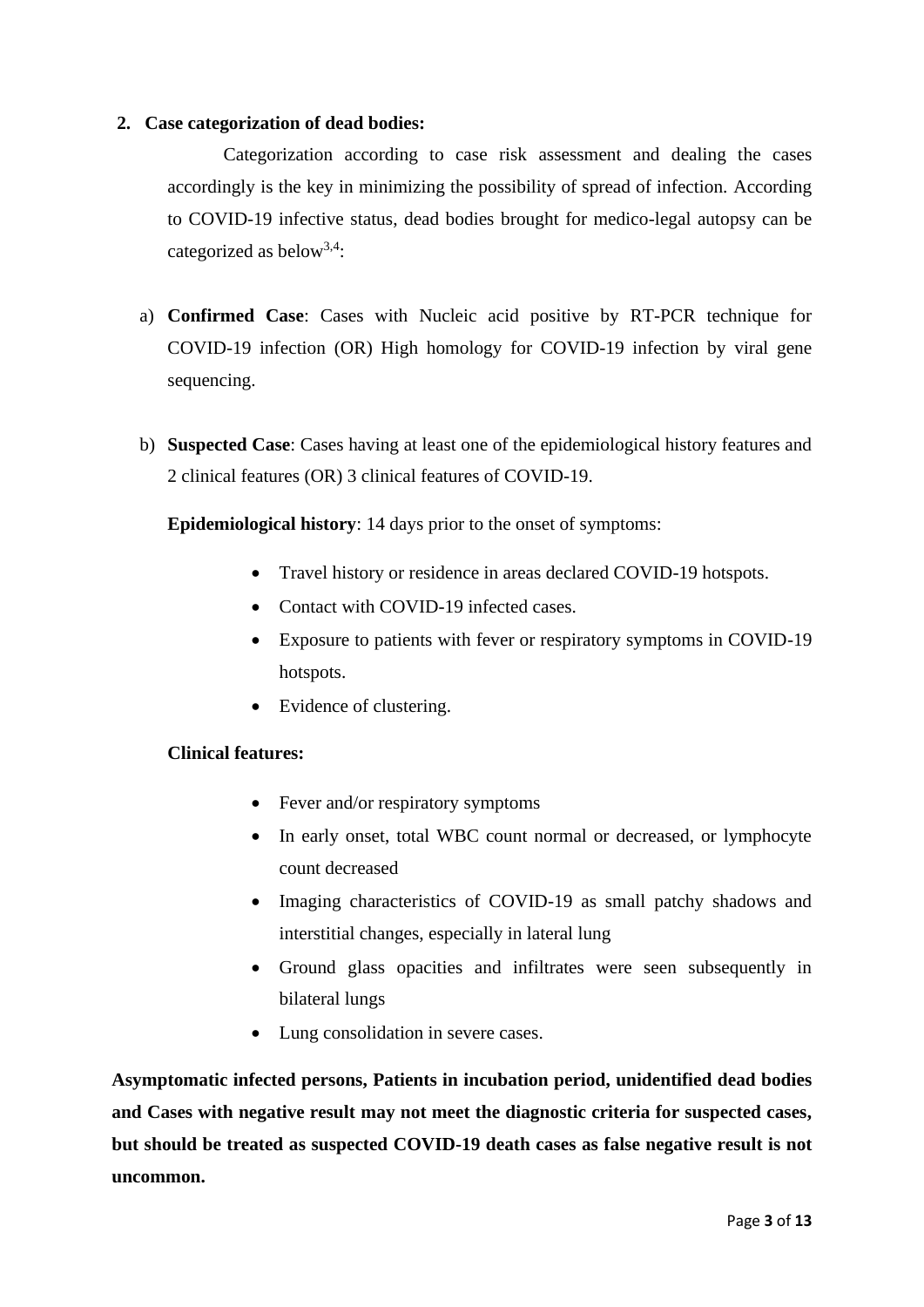## **3. Safety and Precautions in Dead body packing in Hospital ward/ICU/ Emergency Ward and transport of the dead body to mortuary12-14:**

All the Designated COVID-19 Hospital should have dedicated Mortuary Services or an earmarked Mortuary with dedicated Transport Facility.

A) Packaging of Dead Body in Hospital ward/ICU/ Emergency Ward:

- It is advisable to collect Nasopharyngeal swab at the emergency department/casualty/ward/ICU and should be sent for COVID-19 RT-PCR test in all Suspected/ Latent/ Unascertainable cases before moving the body to mortuary for preservation if the same was not sent in due hospital course.
- Treating Doctor should be informed by Death of the patient by Nursing Staff.
- Cause of Death along with body handover slip and Death report should be prepared by treating Doctor.
- The body should be shifted after making proper entry in the nursing log books and the handing over should be done taking proper receiving from Mortuary Staff.
- The Nursing Officer with assistance from Hospital Attendant will pack the Dead Body in Double packing in a leak proof zipped body bag.
- All tubes, drains and catheters on the dead body should be removed.
- Any puncture holes or wounds (resulting from removal of catheter, drains, tubes, or otherwise) should be disinfected with 1% hypochlorite and dressed with impermeable material.
- Apply caution while removing and handling sharp devices attached to the body. They should be disposed into designated containers for sharp hospital wastes.
- Plug oral and nasal orifices of the dead body to prevent leakage of body fluids.
- The exterior of the body bag can be decontaminated with 1% hypochlorite.
- B) Transport of Dead Body to Mortuary:
- The status of COVID-19 infection should be clearly mentioned on the exterior of Body packing.
- The body should be shifted to Mortuary earmarked for preservation.
- All health care workers including mortuary staffs handling dead body with a confirmed or suspected COVID-19 status should observe standard precautions with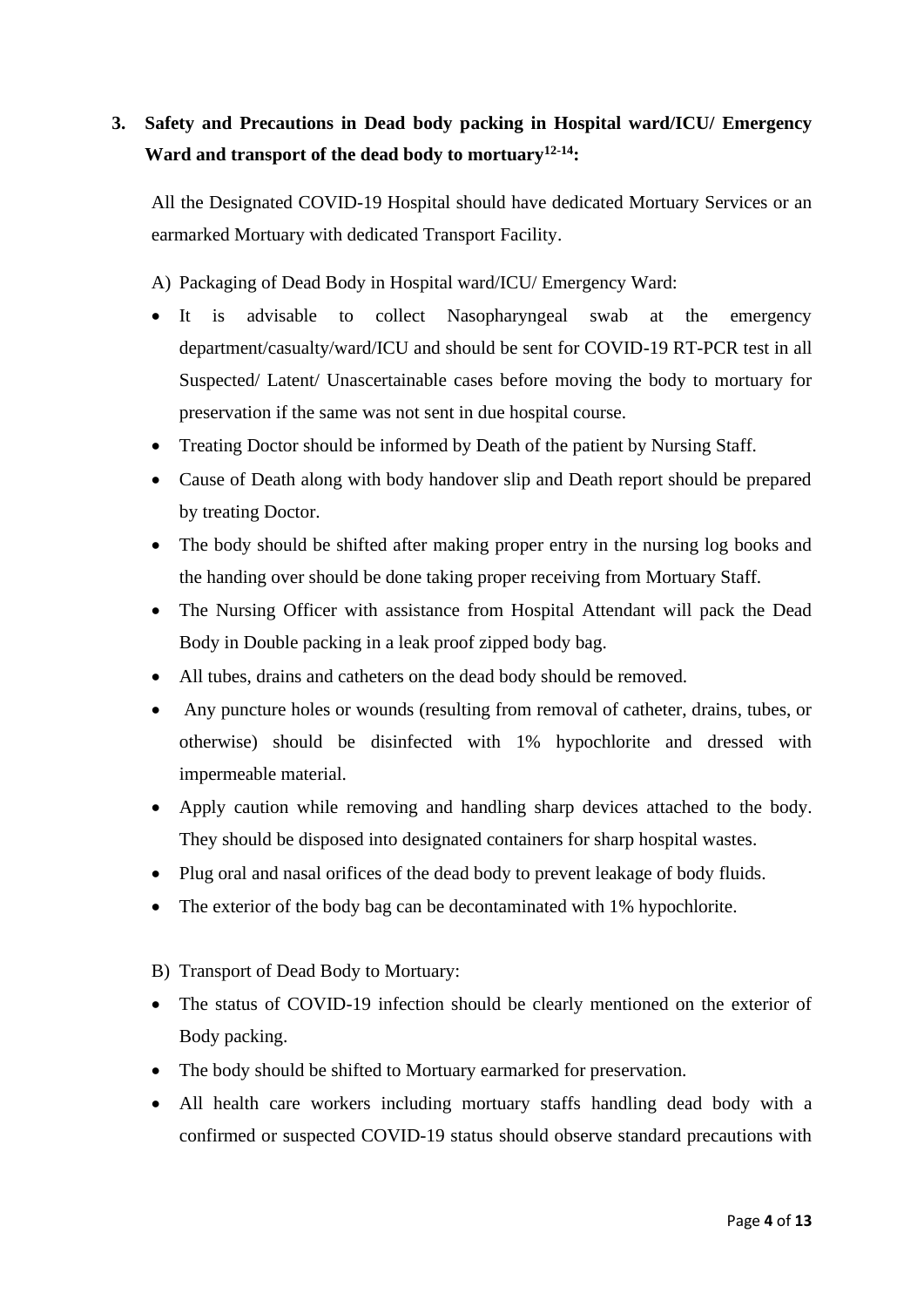minimum prescribed PPE for handling these dead bodies'i.eN95 masks, coverall, goggles, head cover and shoe cover.

• The vehicle/Trolley after the transfer of the body to mortuary shall be decontaminated with 1% Sodium Hypochlorite.

C) Preservation in cold chamber:

- The existing mortuary facility for body storage should be strictly divided into COVID-19 bodies and Non COVID-19 bodies.
- A proper log book should be maintained for receiving and preserving the body in Mortuary also recording the COVID-19 infection status.
- If feasible, a separate cold chamber/ cabinets shall be allotted collectively for COVID-19 positive and suspected cases.
- Positive cases: In cases if preservation is needed, dead body can be transferred in the sealed, disinfected, leak-proof body bag with proper tag depicting COVID-19 test status (COVID-19 POSITIVE) along with other details of the deceased.
- Suspected Cases: In cases where preservation is needed, dead body can be transferred in a sealed, disinfected, leak-proof body bag with proper tag depicting COVID-19 test status (COVID-19 RESULT AWAITED) along with other Identification details of the deceased like Name, Age, Sex etc.
- Dead bodies should be stored in cold chambers maintained at approximately 4-8°C.
- The cold chamber must be kept clean. Environmental surfaces, instruments and transport trolleys should be properly disinfected with 1% Hypochlorite solution after handling each body.

D) Precautions at Mortuary before handing over the body to relatives:

- Handling staff or morgue attendant should take standard precautions including wearing gloves, water resistant gown/ plastic apron over water repellent gown, and surgical mask. Use goggles or face shield to protect eyes, if there may be splashes.
- Before packing the dead body, it should be cleaned and disinfected using sterilizing agent based on 70% Alcohol or 1% Sodium Hypochlorite.
- The body should be handed over preferably in a robust, leak proof zipped transparent plastic body bag which is locked properly using nylon cable zip ties to avoid spillage of any fluids. The plastic body bag should not be less than 150 μm thick.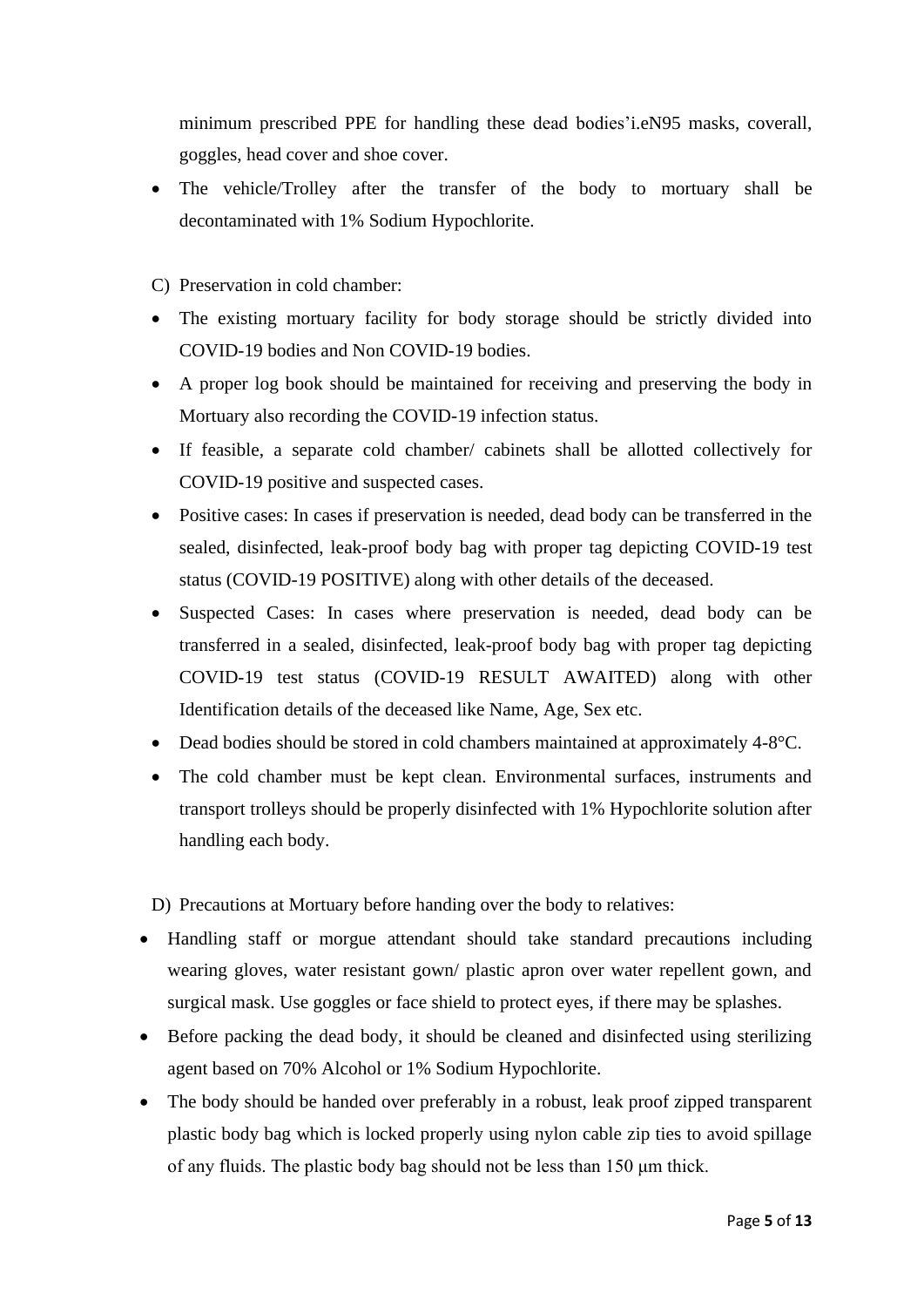- The bagged body should be preferably either wrapped with a plastic sheet or placed in an opaque body bag.
- The body bag packing should again be disinfected using sterilizing agent.

#### **4. Forensic autopsy in suspected & Positive COVID-19 deaths in India<sup>5</sup> :**

- **Death due to COVID-19 is a non medico legal case.** The death in hospital or under medical care due to COVID-19 is a non medico legal case and no Forensic Autopsy will be conducted. The certification of death and issuance of death certificate will be done by the treating doctor of the hospital.
- Some of the cases of suspected death due to COVID-19 infection are brought dead to hospital and are labeled as medico legal case by the emergency doctor on duty and the body is sent to mortuary as MLC case and police is informed, which may need post mortem examination for clarity in the cause of death and differentiating between MLC and Non MLC case. The Forensic Autopsy of these cases may be waived off.
- Some cases which are homicidal/accidental/suicidal and may be COVID-19 Positive or Suspected COVID-19 cases. If the deceased dies in the hospital, the clinical records and all the history may be sent along with the body for Forensic Autopsy.
- **The procedure of Conducting Forensic Autopsy:** Forensic Post Mortem Examination is an inquest based medical examination vide sec 174 CrPC and 176 CrPC and inquest itself contains panchnama, statements from witness and all other allied circumstantial evidence details. On the basis of same along with general examination, external examination, examination of clothing, multiple photographs and verbal autopsy (as depicted by WHO) and criteria of elimination and exclusion, the Post mortem should be conducted strictly avoiding any invasive surgical procedures and avoiding splashing of body fluids for staff, body handlers and doctors conducting post mortem.
- **External Examination of deceased body:** A thorough external examination is done after thorough examination of the clothing. During this procedure the autopsy surgeon has to look for all the possible signs and symptoms present over the body apart from rigor mortis and post mortem lividity. Following should be mandatorily examined: Any abnormal discoloration, icterus/anaemia/pigmentation, visible injuries, visible injury which may cause death like ligature mark etc, all natural orifices, visible injury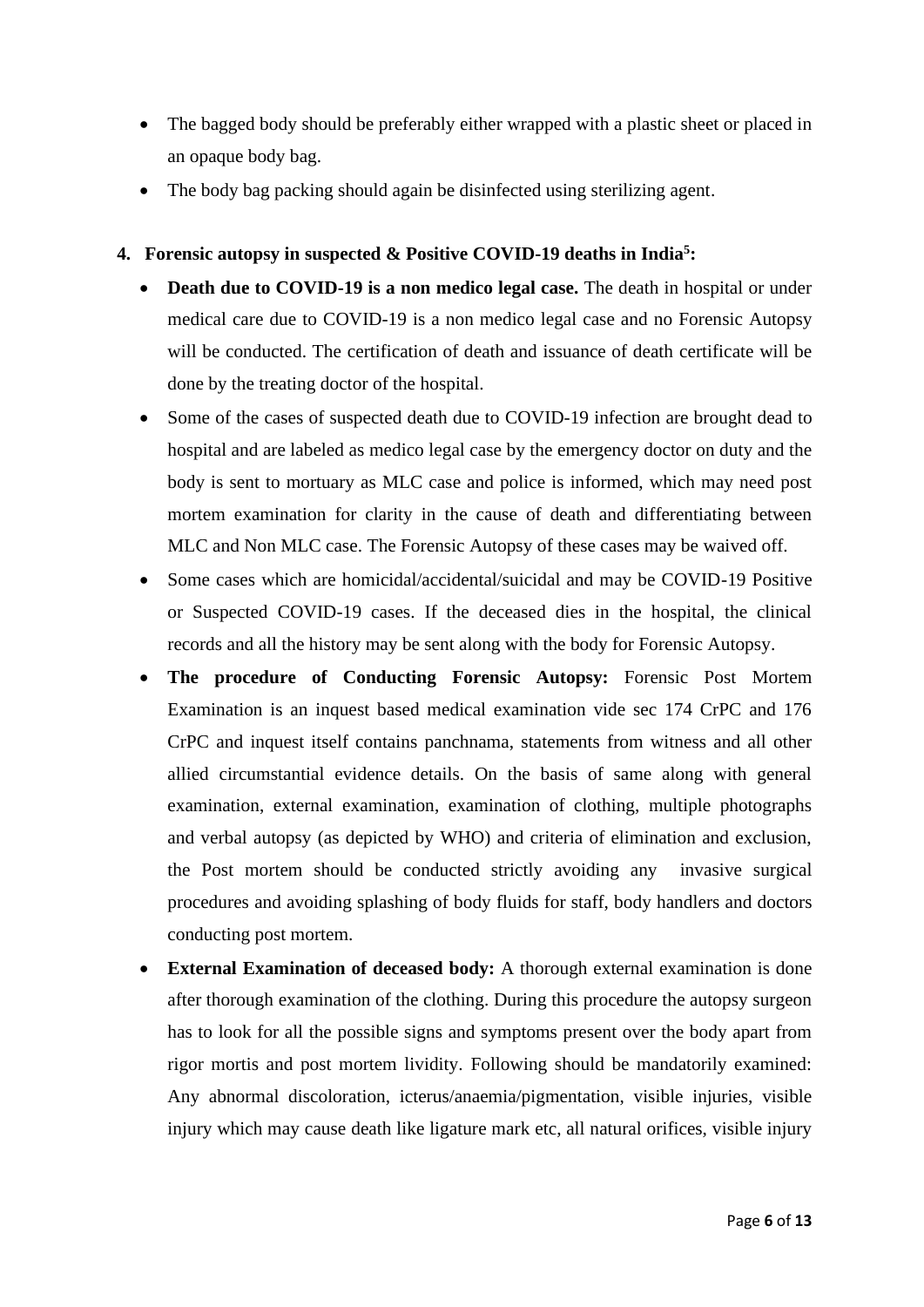inside oral cavity, any deformity or disfiguration which is fresh, signs of ascites/effusion/edema etc.

#### • **Clothing examination of deceased body:**

The clothing should be examined for any suspicious cuts or stains. Detail description of the clothing, both external wear and internal wear, should be photographed and documented including mention of colour/type/any accessories like ring or nose pin or allied articles. Any suspicious stains or cuts should be marked over the cloth and photographed. Clothing should be photographed and if need be should be preserved

#### • **Still Photographs of dead body:**

Full body photograph from top with clothes intact, full body photograph both back and front after removal of the clothes, close up view of face, neck, anterior and posterior abdomen, lateral part of chest and abdomen, both limbs (anterior and posterior), posterior part of trunk after removal of clothes.

Close up view of any injury/disfiguration or any significant findings, close up view of nail beds, eyes, inner aspect of lips, natural orifices (in case of any significant findings).Photograph of any significant finding contributing to the cause of death.

The photographs later on can be submitted with the Post Mortem report or can be preserved as part of Medico legal reports, to be produced whenever required by the Court of Law or the IO.

- If available digital X-ray may be taken of the full body in case of suspected bony injuries in concept of Virtual and Verbal Autopsy.
- The biological samples are highly contagious and to be sampled and preserved. In India, no Forensic Laboratory or Virology laboratory has been ear marked for examination of such contagious samples. Hence, it is strictly prohibited for any tissue or biological samples to be preserved in such cases. No viscera will be preserved in any suspected COVID-19 positive case.
- In case of unidentified and unknown dead bodies, the facial and multiple body photographs, finger prints of both hands, bunch scalp hairs by combing or by extraction by forceps should be preserved.
- In case of post mortem which are conducted in small post mortem centers by non forensic doctors, where he/she has confusion, he/she should consult the forensic doctors posted in dedicated nearby COVID-19 hospital mortuary, or the police officials should be insisted to shift the body to the COVID-19 hospital mortuary.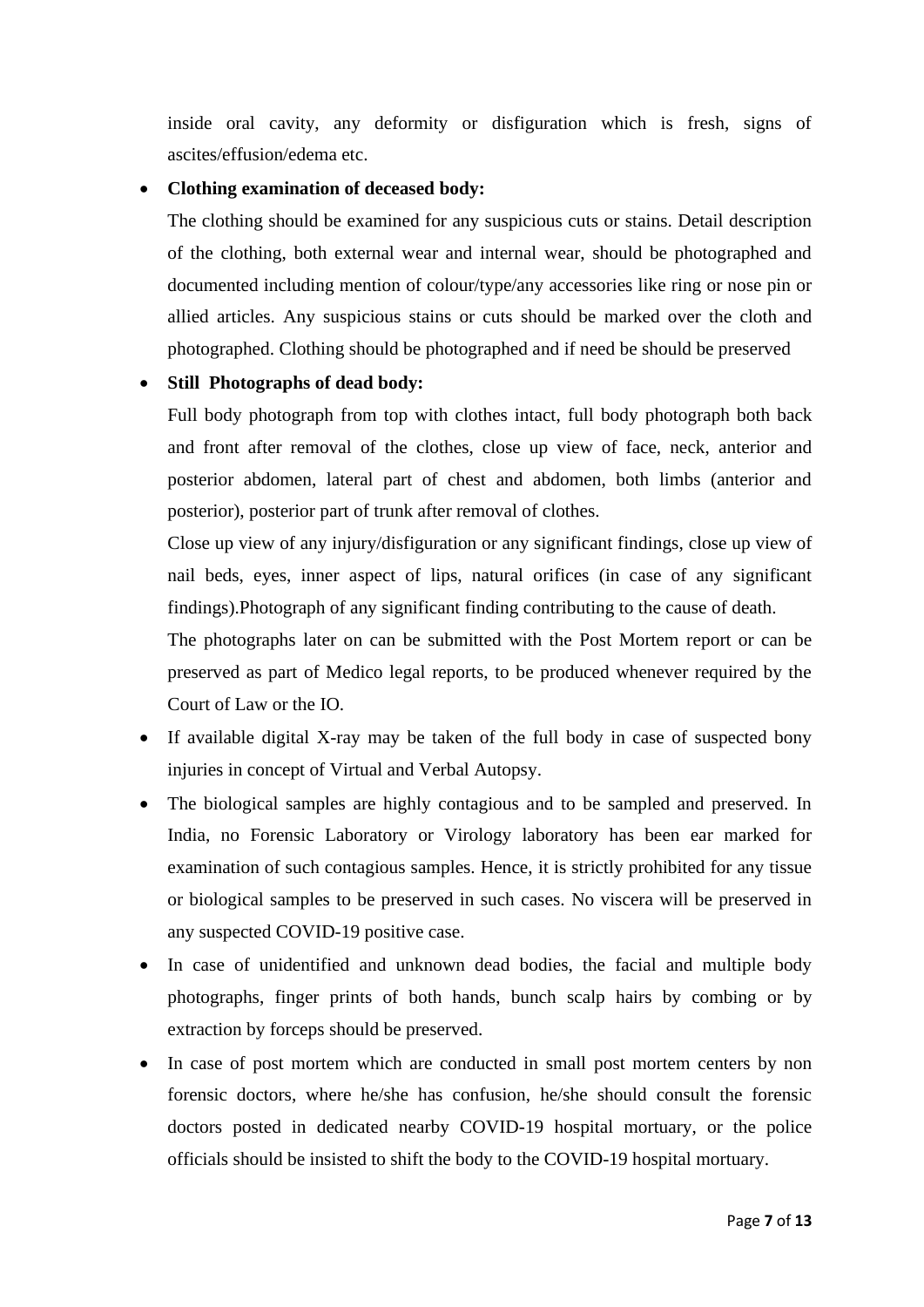#### **5. Medical autopsy for research:**

- **Ethical aspect for Forensic Autopsy;** It is a Legal Procedure conducted on request of police officers for the Justice delivery system. The body is in the custody of Police and no consent is required from relatives for conduction of Autopsy. All the Ethical, Legal and Confidentiality aspects are already in place while conducting an Autopsy and same should be followed. While handing over the body the relatives may be counseled by the doctor regarding any apprehensions about the Cremation/Burial of body.
- **Ethical aspect for Medical Autopsy for research:** Any research study should be conducted after an approval from the institutional ethics committee and follow the ICMR National Ethical Guidelines for Biomedical and Health Research Involving Human Participants, 2017 and other Health Authorities.

For collection and storage of any biological material for research, adequate safeguards related to informed consent from Legally Authorized representatives, ensuring protection of privacy and confidentiality, other cultural or religious sentiments should be taken care off. There should be clarity on the purpose and duration of sample storage and if the sample would be anonymised or linked to identified information.

- The Doctors, Mortuary Technician and other Mortuary Staff performing Autopsy are exposed to potentially high risk fluid and secretions, even after taking the highest precautions. Hence, the pathological Autopsy requires a detail deliberation, since in literature some special techniques have been devised for doing this autopsy<sup>11</sup>.
- Institutional Research and Ethical committee clearance should be obtained for the research work as per current ICMR guidelines.
- Proper informed written consent should be obtained from the next of kin or the legal guardian of the decedent as per current ICMR guidelines.
- The autopsy proceedings under such circumstances should be done by Pathologists in collaboration with treating doctor.
- Facilities of Department of Forensic Medicine/ Hospital Mortuary can be utilized for obtaining specimens of internal organs as per the interdepartmental working protocols in practice at the institute.
- All the prescribed infection control measures for dealing a dead body with COVID-19 infection should be followed.
- Tissue processing and storage facilities of different departments should be identified which can strictly adhere with safety guidelines for preventing the spread of COVID-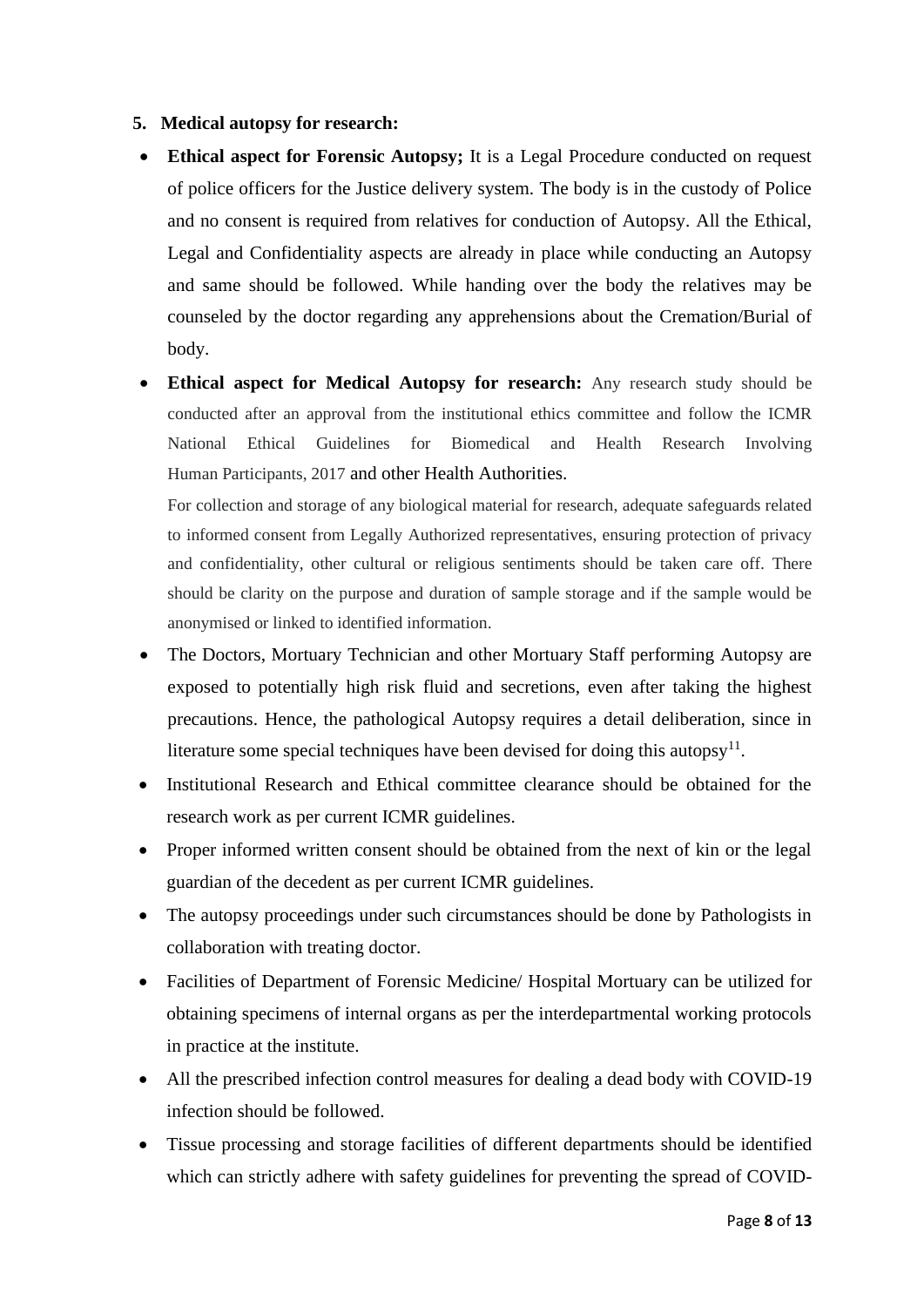19 infection control practices and as per the interdepartmental working protocols in practice at the Institute.

• Autopsy procedure should be strictly limited to the scope of consent obtained and which is absolutely necessary for the research work concerned.

Limited studies have been conducted on postmortem samples of patients which died due to COVID-19. The studies have indicated that lung tissue manifest significant pathology which includes alveolar exudative and interstitial inflammation, proliferation of alveolar epithelium and formation of hyaline membranes. Most of the pathological studies are in consensus with the clinical features and clinical course of the disease in general. But the disease also gives pathological damages at organs like heart, liver, kidney, Brain, vessels and other organs. So, further Studies are needed in properly understanding pathophysiology of the disease in detail to improve the treatment methodology accordingly. For the same a dedicated core research group should be created comprising of specialists from Pathology, Microbiology, Biomedical research, Anatomy, Forensic Medicine and other interested clinical departments to assess the requirement of resources, feasibility, infrastructure assessment, identifying the research objectives, establishing the Biosafe laboratories and Ethical aspect as per discussion of the above mentioned group members .

#### **6. Embalming:**

Embalming of all the COVID-19 confirmed or suspected deceased bodies should not be preferably performed to avoid risk of infections and relatives should be counseled to cremate/bury the body at place of death. If Embalming has to be done for unavoidable reasons, it should be done with minimal invasive technique

#### **7. Disinfection & sterilization of mortuary:**

The various equipment and instruments should be disinfected by using 4% Sodium hypochlorite solution after autopsy. The mortuary floor and surroundings should be disinfected by using 10% sodium hypochlorite solution. The solution should be freshly prepared and discarded after every four hours.

- I. Procedure with 10% Sod. Hypochlorite solution:
	- a. Take 1 part Sodium hypochlorite (10%) solution
	- b. Take 19 parts of tap water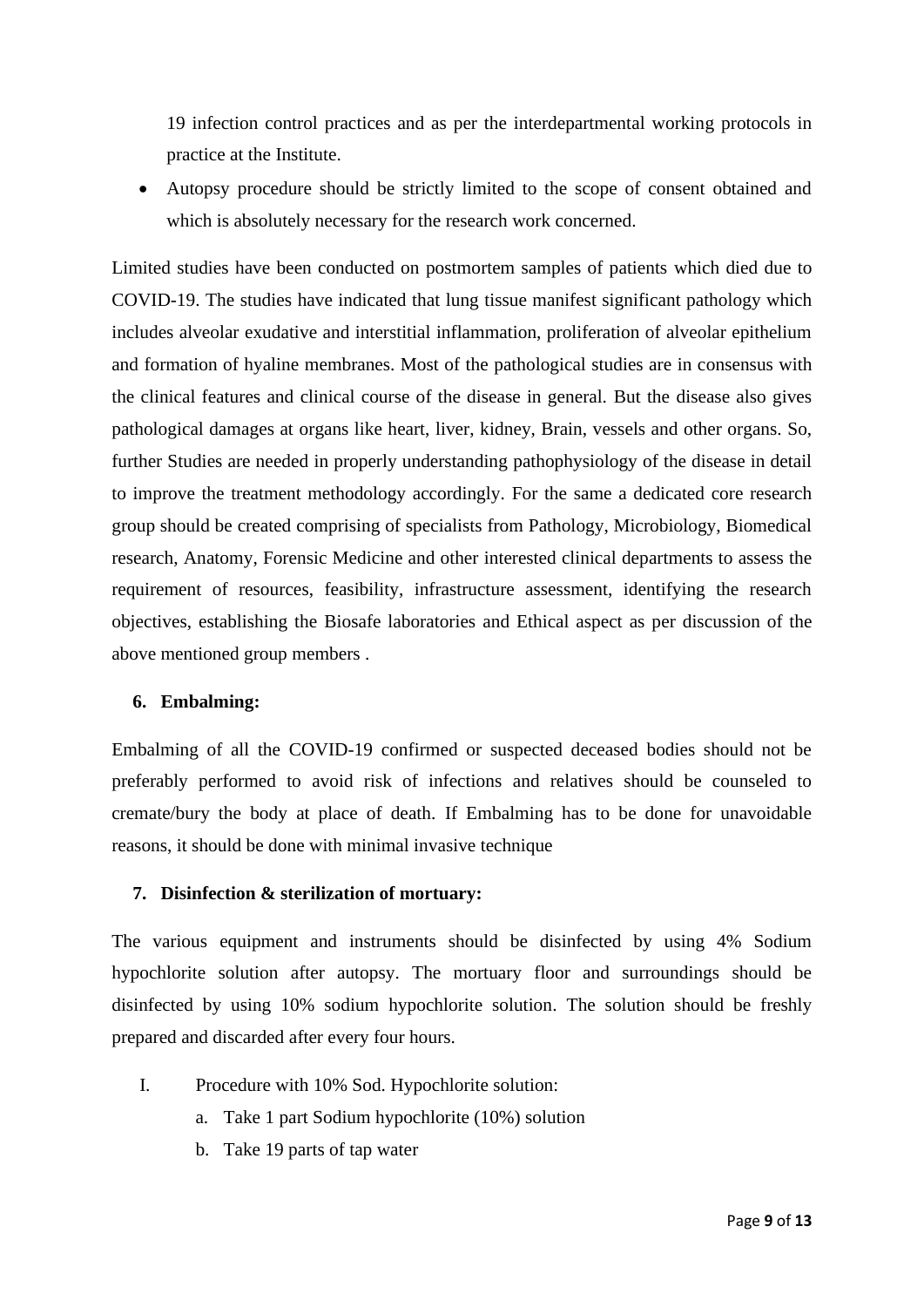- II. Procedure with 4% Sod. Hypochlorite solution:
	- a. Take 1 part Sodium hypochlorite (4%) solution
	- b. Take 7 parts of tap water

Ultraviolet ray disinfection lamps can further be used if available for 1 hour for irradiation disinfection after vacating the room.

#### **8. Safe transportation of Dead body of COVID-19 death from one place to another place:**

A. Transportation by Road:

By road transportation is done through hearse vans having portable cold chamber where the temperature of the chamber is maintained at 4 to 8 degree Celsius and the duration without embalming is safe within 24 to 72 hours.

Body packing during transportation:

- The body should be tightly wrapped in plastic sheet and then packed in leak proof double body bag.
- The body bag should not be opened and no religious rituals should be performed in between or at the venue.
- The body handlers should wear minimum PPE like coverall, N95 masks, nitrile gloves, shoe cover and head cover while loading and unloading.
- B. Air transport of Covid-19 Death Patient: In unavoidable circumstances, the government may ask for safe embalming by higher Medical Centre.
- C. Importation of Covid-19 death patients<sup>10</sup>:

For transportation of dead body by air on in case of death of a person on-board, the standard operating protocol as described in the Standard Operating Protocol for Airport Health Officer can be followed.

#### **9. Handing over of Positive or Suspected COVID-19 Dead Bodies to the relatives6-9 :**

The by burial/cremation process is very sensitive for the family and community and can be the source of trouble or even open conflict. Once the COVID-19 or suspected COVID -19 patient succumbs to death, the medical professionals should hand over the body of the deceased to the relatives/friends for last rites after counseling them that there is no risk of spread of the infection from the dead body if standard precautions of hand hygiene, use of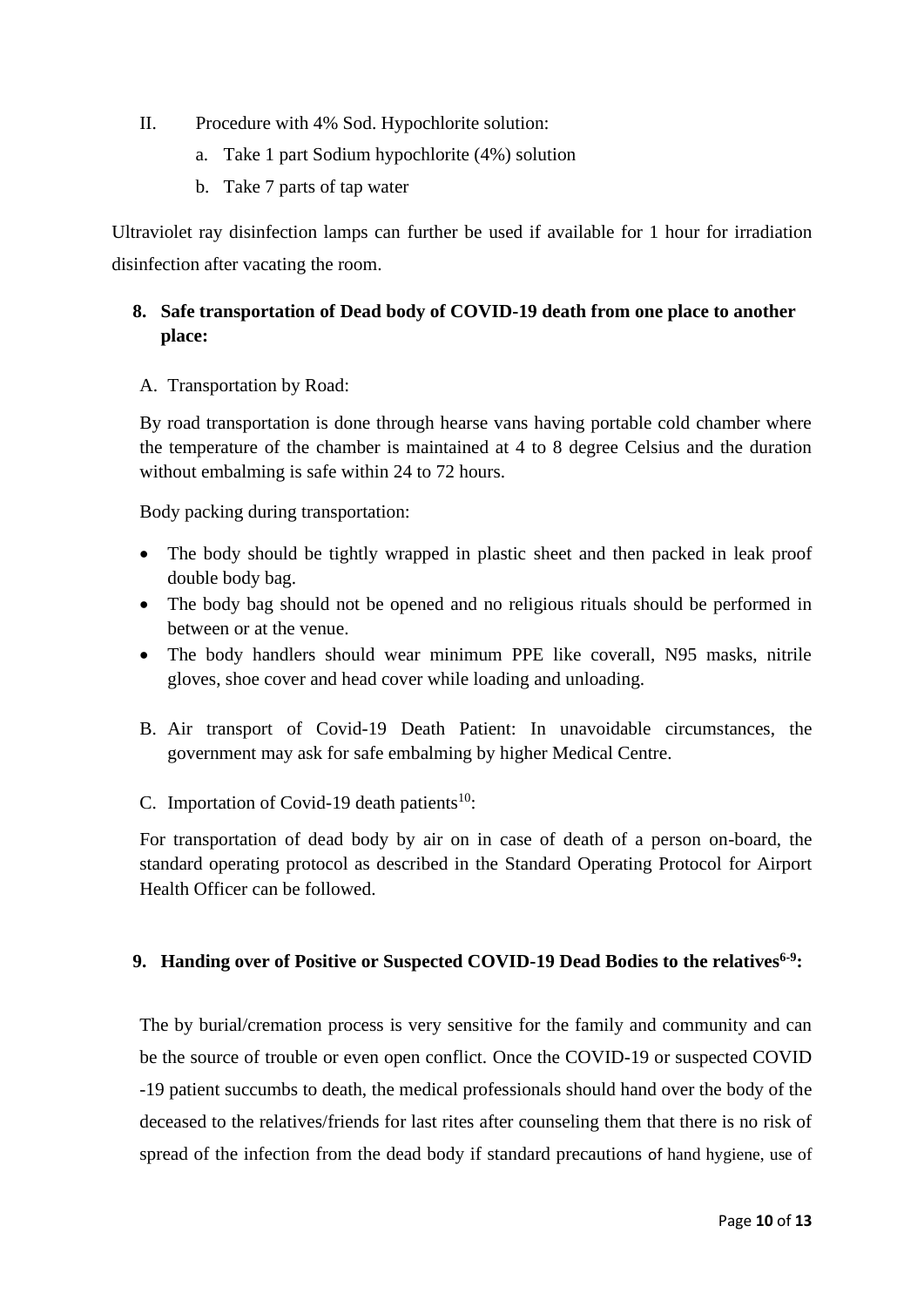masks and gloves are followed. The COVID-19 Positive dead body should be accompanied by local authority/ Police personnel for ensuring safety and security. Before starting any procedure, the family must be fully informed about the dignified burial/cremation process and their religious and personal rights to show respect for the deceased. When the numbers of deaths are high the authority may decide for mass burial/cremation after informing the relatives regarding the safe disposal of the dead body.

### **10. Legal responsibility of Unclaimed/Unknown or the family members are not in position to collect the dead bodies of COVID-19 positive or suspected deaths:**

Due to social stigma related to COVID-19 death, ill health or Medical Quarantine, the relatives may not come forward to claim the body and receive the same for cremation. In many cases relatives may not be able to be present in person at the hospital due to their health condition, geographical or transportation barrier. Under such circumstances, dead body could be disposed by the hospital authority in consultation with Police/ local administrative authorities after informing and taking consent from the relatives of the deceased.

#### **11. Precautions to be taken at crematorium / burial ground6-9 :**

- In case of large number of deaths, both incineration and burial are recommended methods for safe disposal of dead bodies however the Government's decision of incineration or burial may be taken in best interest of Public health at large.
- In case of burial upper surface should be cemented and earmarked.
- While handing over the body, relatives should be sensitized that the deceased was COVID-19 Positive or Suspected so that they can adhere to the safety precautions like wearing gloves, masks, gowns and cremate/ bury the body along with the zipped body bag, perform hand hygiene before and after handling the dead body.
- Viewing of the dead body may be done by unzipping the face end of the body bag.
- The relatives should also be counseled regarding avoidance of large gatherings at the crematorium / burial ground as the number of people coming in contact with an infected body should be limited in order to decrease more people getting direct contact.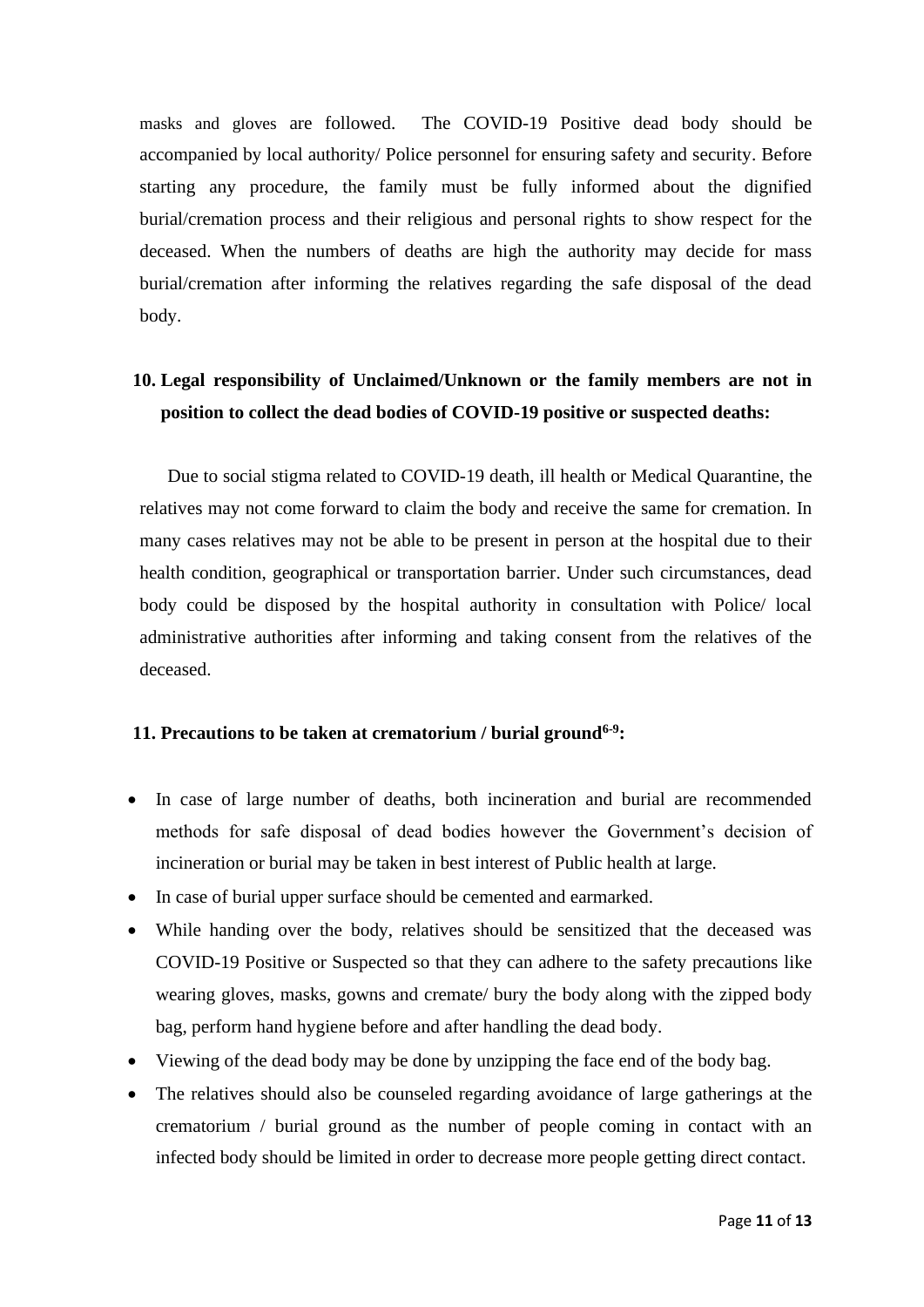- Religious rituals which requires touching the bodies should be avoided like bathing, kissing and hugging etc. of the dead bodies.
- Religious rituals such as reading from religious scripts, sprinkling holy water and any other last rites that does not require touching of the body can be allowed.
- The ash does not pose any risk and can be collected to perform the last rites.
- The crematorium/burial staff should adhere to the safety precautions like wearing gloves, masks, gowns and health precautions like hand washing.

#### **References**

- 1. Health and Safety Executive Advisory Committee on Dangerous Pathogens. The Approved list of biological agents. secondary the Approved list of biological agents. Available at: [www.hse.gov.uk/pubns/misc208.pdf](http://www.hse.gov.uk/pubns/misc208.pdf)
- 2. Osborn M, Lucas S, Stewart R, Swift B, Youd E. Briefing on COVID-19. Autopsy practice relating to possible cases of COVID-19 (2019-nCov, novel coronavirus from China 2019/2020). The Royal College of Pathologists. 2019. Available: [https://www.rcpath.org/uploads/assets/d5e28baf-5789-4b0f](https://www.rcpath.org/uploads/assets/d5e28baf-5789-4b0f-acecfe370eee6223/fe8fa85a-f004-4a0c-81ee4b2b9cd12cbf/Briefing-on-COVID-19-autopsy-Feb-2020.pdf)[acecfe370eee6223/fe8fa85a-f004-4a0c-81ee4b2b9cd12cbf/Briefing-on-COVID-19](https://www.rcpath.org/uploads/assets/d5e28baf-5789-4b0f-acecfe370eee6223/fe8fa85a-f004-4a0c-81ee4b2b9cd12cbf/Briefing-on-COVID-19-autopsy-Feb-2020.pdf) [autopsy-Feb-2020.pdf](https://www.rcpath.org/uploads/assets/d5e28baf-5789-4b0f-acecfe370eee6223/fe8fa85a-f004-4a0c-81ee4b2b9cd12cbf/Briefing-on-COVID-19-autopsy-Feb-2020.pdf)
- 3. Hanley B, Lucas SB, Youd E, Swift B, Osborn M. Autopsy in suspected COVID-19 cases. Journal of Clinical Pathology. 2020 May 1;73(5):239-42.
- 4. Mao D, Zhou N, Zheng D, Yue J, Zhao Q, Luo B, Guan D, Zhou Y, Hu B. Guide to forensic pathology practice for death cases related to coronavirus disease 2019 (COVID-19)(Trial draft). Forensic Sciences Research. 2020 Apr 11:1-7.
- 5. Castillo P, Martínez MJ, Ussene E, Jordao D, Lovane L, Ismail MR, Carrilho C, Lorenzoni C, Fernandes F, Bene R, Palhares A. Validity of a minimally invasive autopsy for cause of death determination in adults in Mozambique: an observational study. PLoS medicine. 2016 Nov;13(11).
- 6. World Health Organization. How to conduct safe and dignified burial of a patient who has died from suspected or confirmed Ebola or Marburg virus disease. Retrieved September. 2014;10:2017.
- 7. World Health Organization. Infection prevention and control for the safe management of a dead body in the context of COVID-19: interim guidance, 24 March 2020. World Health Organization; 2020.
- 8. COVID- 19 Guideline on dead body management. Government of India. Ministry of Health & Family Welfare. Directorate General of Health Services. 2020. Available from:

[https://www.mohfw.gov.in/pdf/1584423700568\\_COVID19GuidelinesonDeadbodyma](https://www.mohfw.gov.in/pdf/1584423700568_COVID19GuidelinesonDeadbodymanagement.pdf) [nagement.pdf](https://www.mohfw.gov.in/pdf/1584423700568_COVID19GuidelinesonDeadbodymanagement.pdf)